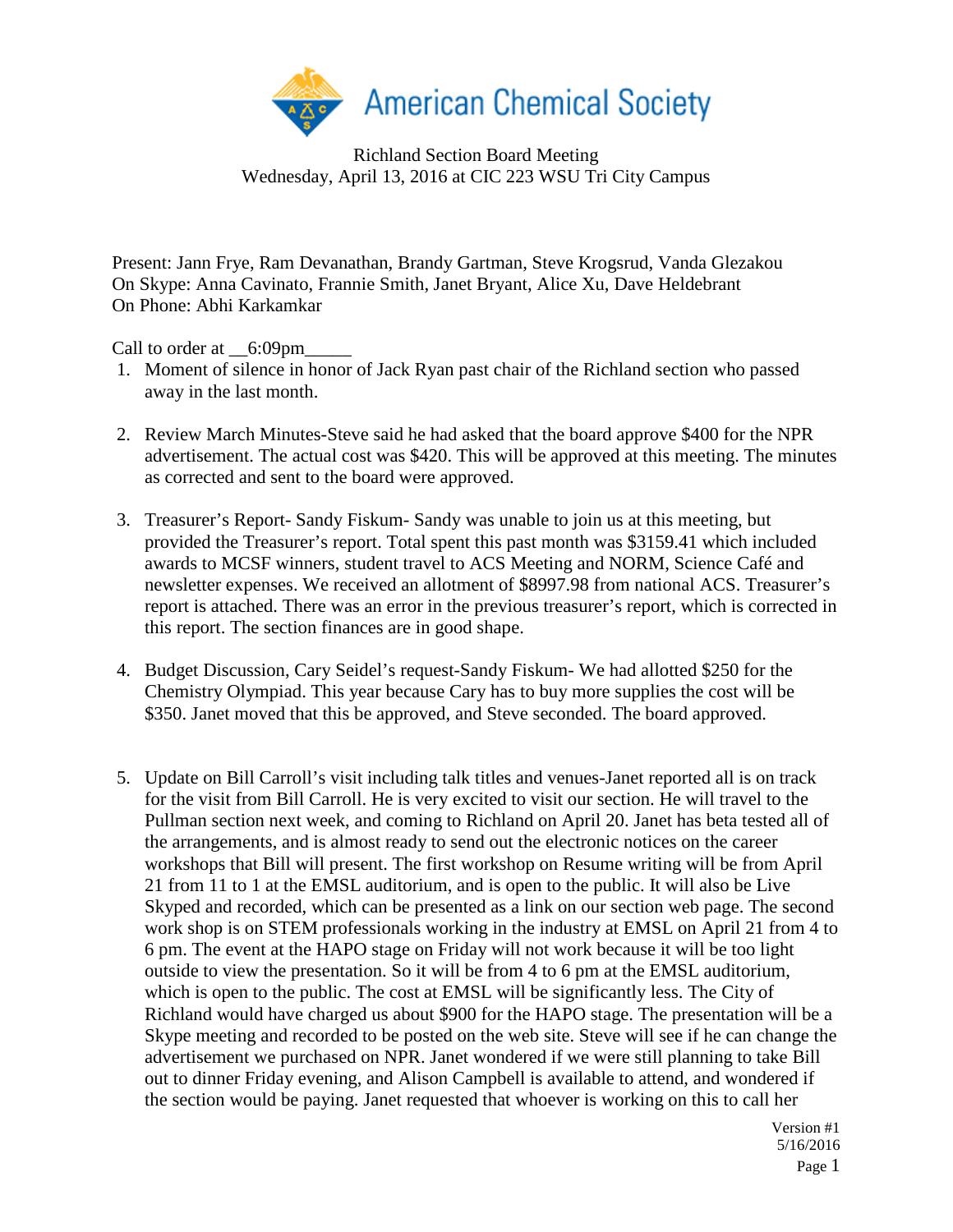

Richland Section Board Meeting

Wednesday, April 13, 2016 at CIC 223 WSU Tri City Campus tomorrow to plan this part of the event. Anna wondered if the students who will be accompanying her to should plan on attending the dinner. Ram said the section would pay for Janet, Bill, and Alison, but everyone else will pay their own way. Locations of Dupus Boomer's Downtown or Fat Olives were suggested. Janet will work with Steve on getting the text of the City reader board corrected for the Friday event.

- 6. Report from Science Café-(April 4)-Vanda Glezakou- The event on Chemistry of Stamps went very well. It was an impressive talk, presented by Dan Rabinovich had about 160 slides. Vanda's daughter was inspired by Dan's talk to try to get a stamp printed of Rosalind Franklyn the co-discoverer of DNA who has received little credit.
- 7. Project SEED Award- Anna Cavinato-Anna has received a grant to have a high school student to work with her for 8 weeks this summer. She also heard from Tanya Knickerbocker to apply at this late date since there is no project seed in Washington. ACS will pay for all of the additional project SEED expenses since this is an expansion of the program to a new state.
- 8. Plans for Chemist Celebrate Earth Day-Anna Cavinato and Frannie Smith-Anna has quite a few activities arranged in La Grande, including a table at a family event They will make ice cream with liquid nitrogen, and give out brochures. Other events are planned. Frannie plans to hand out ACS brochures at the family event at PNNL, there could be 800 kids in attendance. She is working on an ACS table cloth for this event and future events. She needs help with this event at PNNL. (April 28) Ram and Vanda plan to be there.
- 9. Update on Young Women's Chemist retreat- July 2016- Janet- The Pacific Northwest young women's retreat. Ram pointed out we have a small grant to send a young women chemist to this retreat. The Puget Sound section started this event, and last year we sponsored Janet to attend this retreat. Janet and her colleague Judy will be presenting a talk. It will be in Rockaway Beach, OR. .Janet will also be a panelist. The retreat is dedicated to retention and advancement of STEM women. They hope to have 100 women attend. The section needs to come up with a way for women to apply for the grant to attend.
- 10. Report on Nuclear science Merit badge- Sandy Fiskum-This will be on April 9 and April 16. Nearly 30 scouts have signed up.
- 11. Latest News about NORM 2017 and 2019- Janet Bryant-Janet was in a discussion on NORM 2016 in Anchorage Alaska. The section there is doing a great job, and lots of local members from Richland are planning to attend. The computational chemistry session has speakers from PNNL, Sam Bryan is chairing a track, as is Janet. Also, several social events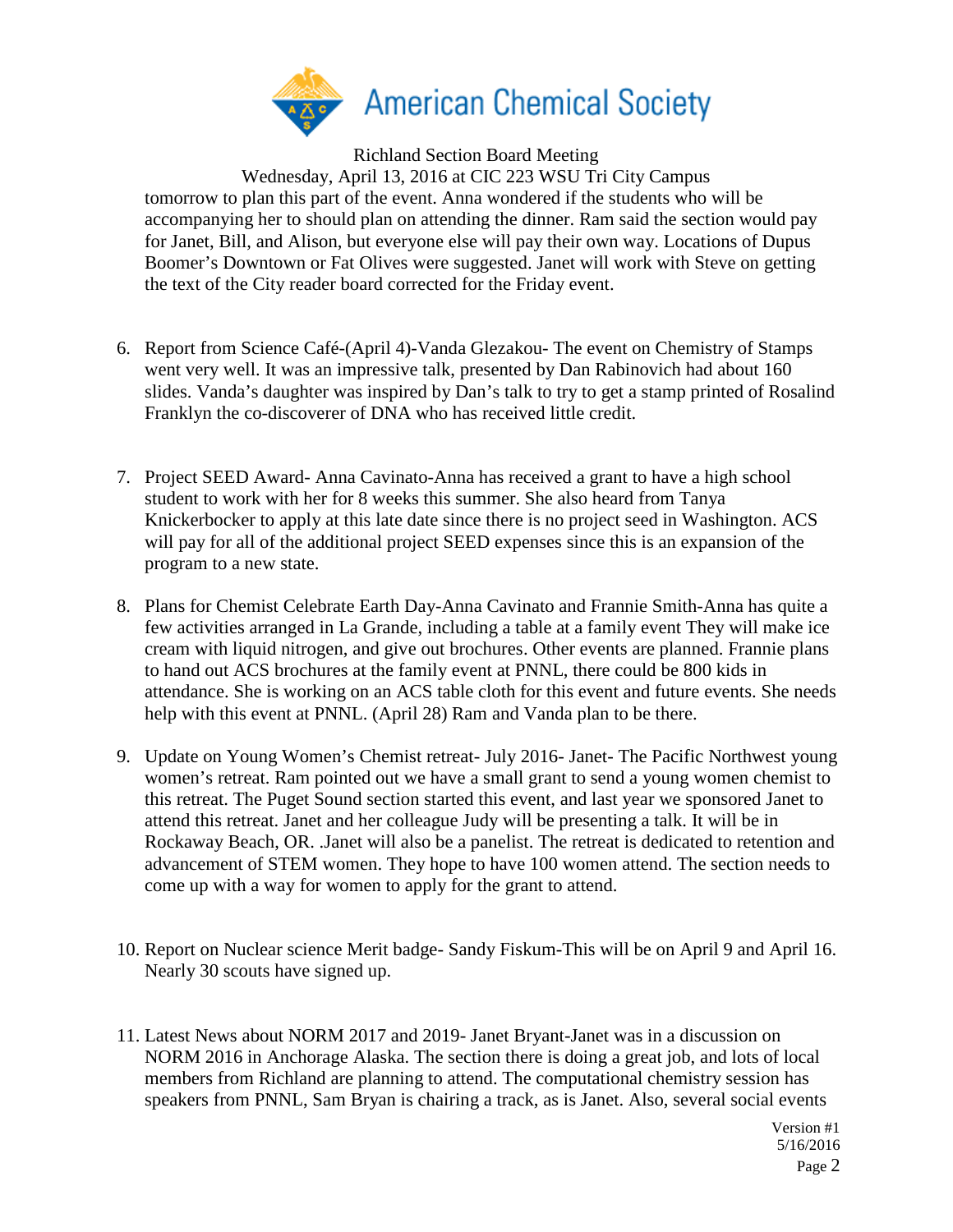

Richland Section Board Meeting

Wednesday, April 13, 2016 at CIC 223 WSU Tri City Campus are planned, and four regional awards may be given out, and nominations for these are still open. Janet has also been dealing with NORM 2017. We had to rescind the offer to Utah to host NORM 2017 due to a lack of timely response. The section at Corvallis OR agreed to host 2017 instead of 2018. We need to help them with the program as much as possible. The NORM 2019 is planned to be hosted by the Richland section, our local section committee has met. We will be receiving bids from local venues in the next couple of weeks. The 2018 NORM is up in the air. Janet is trying to convince Hawaii to host 2018. They have never done one and are required by By-laws to do so.

12. Joint Meetings with other sections and ANS-Ram Devanathan- There is a meeting on June 11, a friendly gathering of chemists from east and west Washington sections and Oregon sections for networking and wine tasting at Maryhill.

ACS Treasurer's Report

April 13, 2016

Activities

Correction to savings: in January 2016, I mistakenly added \$500 contrbution to both checking and savings when the donation only went to

Correction is reflected below in the revised Starting Balance for Savings.

| <b>Starting Balance</b> |             |
|-------------------------|-------------|
| Savings                 | \$18,858.23 |
| Checking                | \$12,473.15 |

| Receipts                           |            |          |                      |              |  |
|------------------------------------|------------|----------|----------------------|--------------|--|
|                                    |            | Budget   |                      |              |  |
| From                               | Amount     | Category | Date                 | Directed to: |  |
| ACS/earlybird emollment rebate for | \$250.00   |          | 3/21/2016            | Checking     |  |
| leadership development             |            |          |                      |              |  |
| ACS/allotment                      | \$8,997.98 |          | $3/23/2016$ Checking |              |  |
| Interest                           | \$3.75     |          | 3/31/2016            | Savings      |  |
| Total receipts this period         | \$9,251.73 |          |                      |              |  |

## Expensa

|                    |            | Budget   |           |                                                    |
|--------------------|------------|----------|-----------|----------------------------------------------------|
| To (date billed)   | Amount     | Category | Date Paid | Description; check number                          |
| Vikesh Kasthuri    | \$50.00    | 21e      | 3/9/2016  | MCSF awardee                                       |
| Alice Boyer        | \$50.00    | 2le      | 3/9/2016  | MCSF awardee                                       |
| EOU/chemistry club | \$2,000.00 | 14a      | 3/9/2016  | Student travel to ACS Meeting                      |
| Luke Damastedt     | \$1,000.00 | 14a      | 3/9/2016  | Student travel to NORM                             |
| Debit card         | \$8.62     | 15       | 3/23/2016 | Sympathy card to Jack Ryan family, thank you notes |
| Ram Devanathan     | \$18.04    | 17d      | 4/11/2016 | Science Cafe refreshments                          |
| Alice Xu           | \$32.75    | 16a      | 4/11/2016 | Spring newsletter expenses                         |
|                    |            |          |           |                                                    |

Total spent this period \$3,159.41